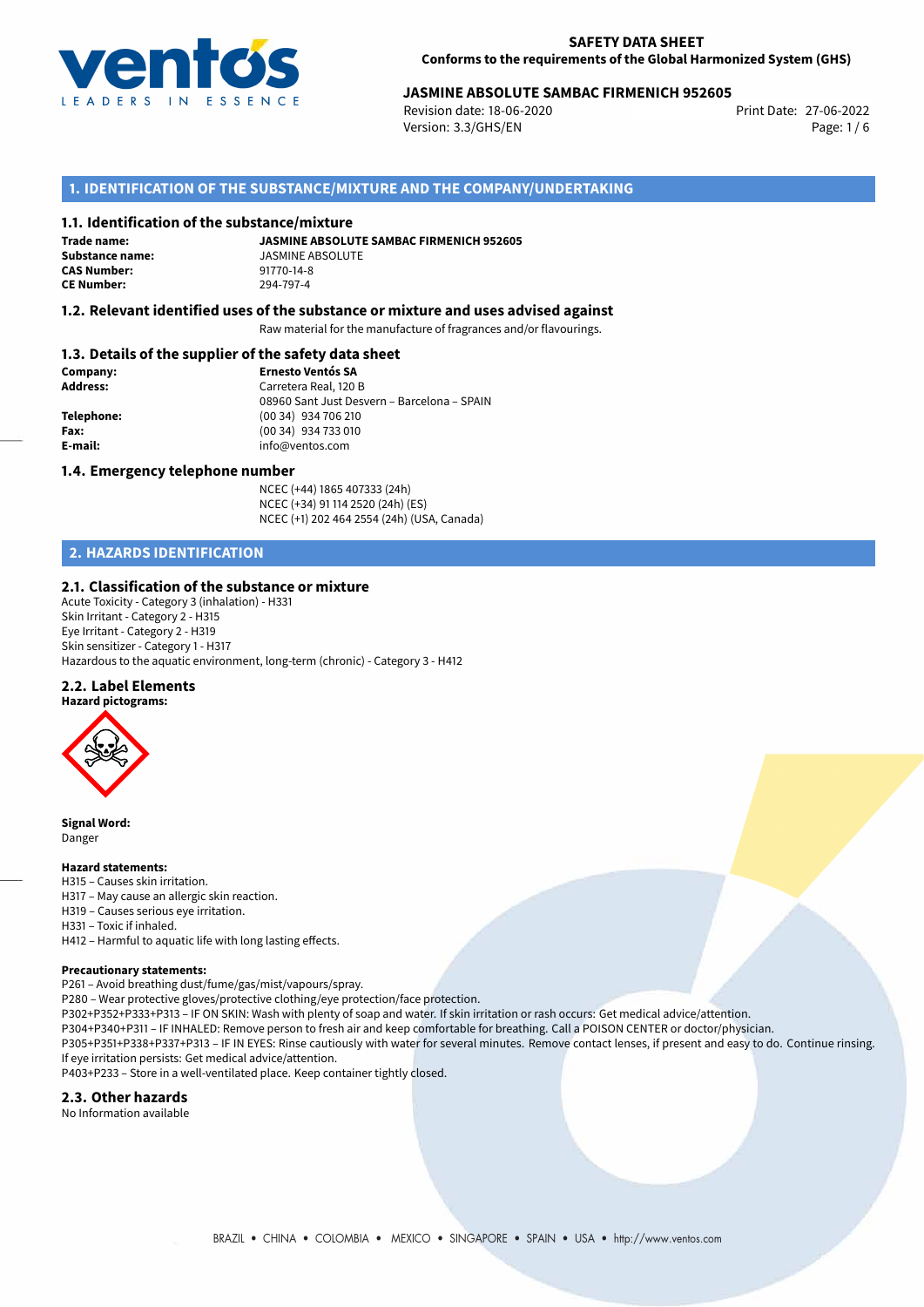

# 27-06-2022 **JASMINE ABSOLUTE SAMBAC FIRMENICH 952605**

Revision date: 18-06-2020 Version: 3.3/GHS/EN Page: 2 / 6

# **3. COMPOSITION/INFORMATION ON INGREDIENTS**

#### **3.1. Substances**

| Chemical name: | <b>JASMINE ABSOLUTE</b> |
|----------------|-------------------------|
| CAS number:    | 91770-14-8              |
| EC number:     | 294-797-4               |

#### **Hazardous constituents:**

| <b>Chemical Name</b>     | % (w/w)        | <b>CAS No</b><br><b>EC No</b> | <b>Classification according to GHS</b>                                                                                                                                                                                                                                                  |
|--------------------------|----------------|-------------------------------|-----------------------------------------------------------------------------------------------------------------------------------------------------------------------------------------------------------------------------------------------------------------------------------------|
| <b>LINALOOL</b>          | $\geq$ 10; <25 | 78-70-6<br>201-134-4          | Flammable Liquids - Category 4 - H227<br>Acute Toxicity - Category 5 (oral) - H303<br>Skin Irritant - Category 2 - H315<br>Eye Irritant - Category 2A - H319<br>Skin sensitizer - Category 1B - H317<br>Hazardous to the aquatic environment, short-term (acute) - Category 3 - H402    |
| <b>BENZYL ALCOHOL</b>    | $>1$ ; <10     | $100 - 51 - 6$<br>202-859-9   | Acute Toxicity - Category 4 (oral) - H302<br>Acute Toxicity - Category 5 (dermal) - H313<br>Eye Irritant - Category 2 - H319                                                                                                                                                            |
| <b>BENZYL ACETATE</b>    | $>1$ ; <10     | 140-11-4<br>205-399-7         | Acute Toxicity - Category 5 (oral) - H303<br>Hazardous to the aquatic environment, short-term (acute) - Category 2 - H401<br>Hazardous to the aquatic environment, long-term (chronic) - Category 3 - H412                                                                              |
| <b>BENZYL BENZOATE</b>   | $>1$ ; <10     | $120 - 51 - 4$<br>204-402-9   | Acute Toxicity - Category 4 (oral) - H302<br>Acute Toxicity - Category 5 (dermal) - H313<br>Hazardous to the aquatic environment, short-term (acute) - Category 1 - H400<br>Hazardous to the aquatic environment, long-term (chronic) - Category 2 - H411                               |
| <b>BENZYL SALICYLATE</b> | $>1$ ; <10     | 118-58-1<br>204-262-9         | Acute Toxicity - Category 5 (oral) - H303<br>Eye Irritant - Category 2B - H320<br>Skin sensitizer - Category 1B - H317<br>Hazardous to the aquatic environment, short-term (acute) - Category 2 - H401<br>Hazardous to the aquatic environment, long-term (chronic) - Category 3 - H412 |
| <b>CINNAMIC ALCOHOL</b>  | $\geq$ 0.1; <1 | 104-54-1<br>203-212-3         | Acute Toxicity - Category 5 (oral) - H303<br>Skin sensitizer - Category 1B - H317                                                                                                                                                                                                       |
| <b>EUGENOL</b>           | $>0.1$ ; <1    | 97-53-0<br>202-589-1          | Acute Toxicity - Category 5 (oral) - H303<br>Skin Irritant - Category 3 - H316<br>Eye Irritant - Category 2A - H319<br>Skin sensitizer - Category 1B - H317<br>Hazardous to the aquatic environment, short-term (acute) - Category 2 - H401                                             |
| <b>GERANIOL</b>          | $>0.1$ ; <1    | $106 - 24 - 1$<br>203-377-1   | Acute Toxicity - Category 5 (oral) - H303<br>Skin Irritant - Category 2 - H315<br>Serious eye damage - Category 1 - H318<br>Skin sensitizer - Category 1B - H317<br>Hazardous to the aquatic environment, short-term (acute) - Category 3 - H402                                        |
| <b>FARNESOL</b>          | $>0.1$ ; <1    | 4602-84-0<br>225-004-1        | Skin Irritant - Category 2 - H315<br>Eye Irritant - Category 2A - H319<br>Skin sensitizer - Category 1B - H317<br>Hazardous to the aquatic environment, long-term (chronic) - Category 1 - H410                                                                                         |
| <b>EUCALYPTOL</b>        | $>0.1$ ; <1    | 470-82-6<br>207-431-5         | Flammable Liquids - Category 3 - H226<br>Acute Toxicity - Category 5 (oral) - H303<br>Skin Irritant - Category 3 - H316<br>Skin sensitizer - Category 1B - H317                                                                                                                         |

[See the full text of the hazard statements in section 16.](#page-4-0)

#### **3.2. Mixtures**

Not applicable.

# **4. FIRST-AID MEASURES**

# **4.1. Description of necessary first aid measures**

| Ingestion:   | Rinse mouth with water.                      |                                                                                                                       |  |
|--------------|----------------------------------------------|-----------------------------------------------------------------------------------------------------------------------|--|
|              | Obtain medical advice.                       |                                                                                                                       |  |
|              | Keep at rest. Do not induce vomiting.        |                                                                                                                       |  |
| Eye contact: |                                              | In case of contact with eyes, rinse immediately with plenty of water for at least 15 minutes and seek medical advice. |  |
| Inhalation:  | Remove person to fresh air and keep at rest. |                                                                                                                       |  |
|              | Seek immediate medical advice.               |                                                                                                                       |  |
|              |                                              |                                                                                                                       |  |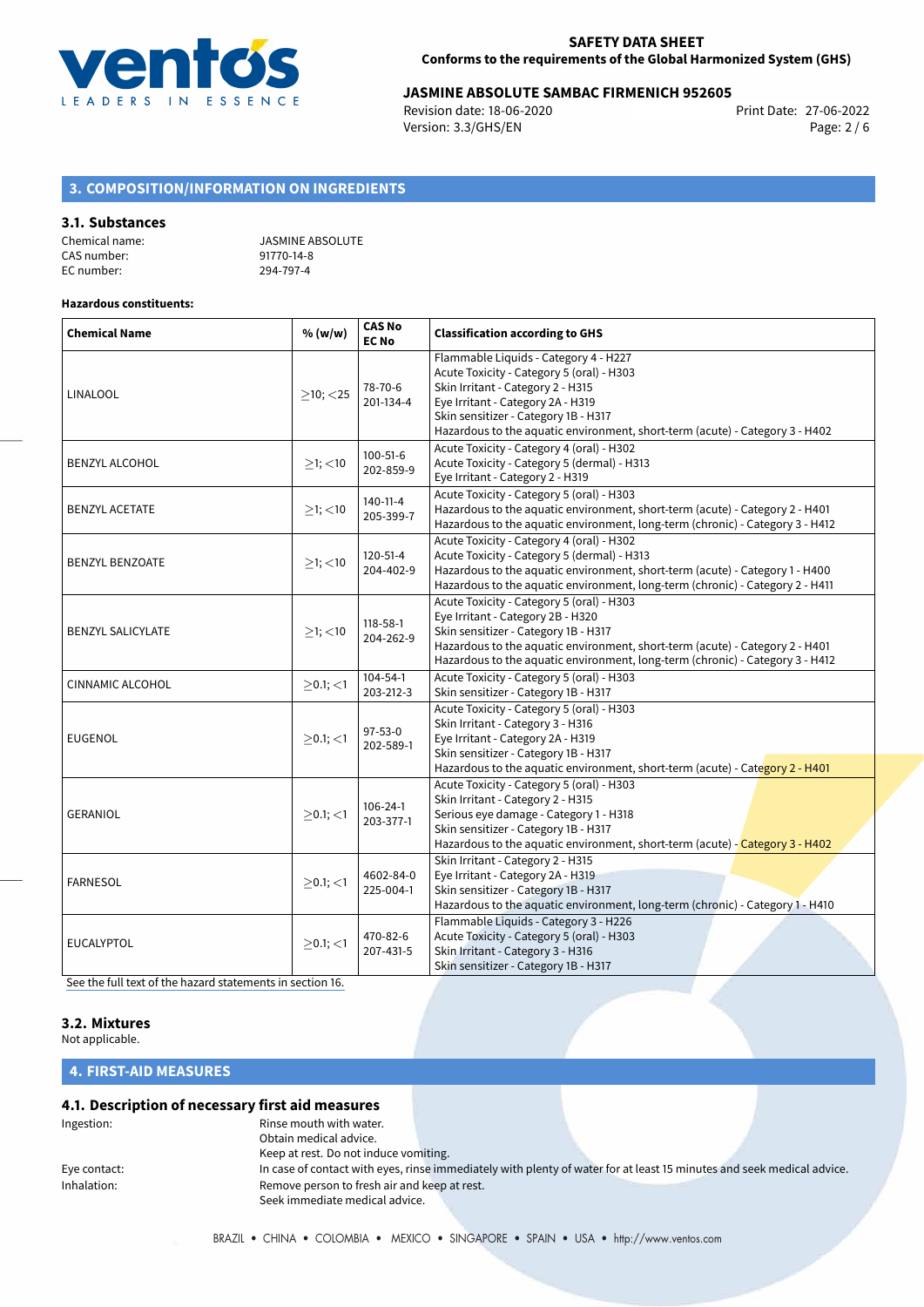

# 27-06-2022 **JASMINE ABSOLUTE SAMBAC FIRMENICH 952605**

Revision date: 18-06-2020 Version: 3.3/GHS/EN Page: 3 / 6

Skin contact: Take off immediately all contaminated clothing. Thoroughly wash affected skin with soap and water. Seek medical attention if symptoms persist.

# **4.2. Most important symptoms and effects, both acute and delayed**

No information available.

# **4.3. Indication of any immediate medical attention and special treatment needed**

No information available.

# **5. FIRE-FIGHTING MEASURES**

## **5.1. Extinguishing Media**

Water spray, carbon dioxide, dry chemical powder or appropriate foam. For safety reasons do not use full water jet.

## **5.2. Special hazards arising from the substance or mixture**

Known or Anticipated Hazardous Products of Combustion: Emits toxic fumes under fire conditions.

## **5.3. Advice for firefighters**

High temperatures can lead to high pressures inside closed containers. Avoid inhalation of vapors that are created. Use appropriate respiratory protection. Do not allow spillage of fire to be poured into drains or watercourses. Wear self-contained breathing apparatus and protective clothing.

# **6. ACCIDENTAL RELEASE MEASURES**

#### **6.1. Personal precautions, protective equipment and emergency procedures**

Evacuate surronding areas. Ensure adequate ventilation. Keep unnecessary and unprotected personnel from entering. Do not breathe vapor/spray. Avoid contact with skin and eyes. Information regarding personal protective measures: see section 8.

#### **6.2. Environmental precautions**

To avoid possible contamination of the environment, do not discharge into any drains, surface waters or groundwaters.

#### **6.3. Methods and materials for containment and cleaning up**

Cover with an inert, inorganic, non-combustible absorbent material (e.g. dry-lime, sand, soda ash). Place in covered containers using non-sparking tools and transport outdoors. Avoid open flames or sources of ignition (e.g. pilot lights on gas hot water heater). Ventilate area and wash spill site after material pickup is complete.

## **6.4. Reference to other sections**

Information regarding exposure controls, personal protection and disposal considerations can be found in sections 8 and 13.

## **7. HANDLING AND STORAGE**

## **7.1. Precautions for safe handling**

Do not store or handle this material near food or drinking water. Do not smoke. Avoid contact with the eyes, skin and clothing. Wear protective clothing and use glasses. Observe the rules of safety and hygiene at work. Keep in the original container or an alternative made from a compatible material.

## **7.2. Conditions for safe storage, including any incompatibilities**

Store in tightly closed and preferably full containers in a cool, dry and ventilated area, protected from light. Keep away from sources of ignition (e.g. hot surfaces, sparks, flame and static discharges). Keep away from incompatible materials (see section 10).

# **7.3. Specific end use(s)**

No information available.

# **8. EXPOSURE CONTROLS AND PERSONAL PROTECTION**

## **8.1. Control parameters**

Components with occupational exposure limits: None known.

## **8.2. Exposure controls**

Measures should be taken to prevent materials from being splashed into the body. Provide adequate ventilation, according to the conditions of use. Use a mechanical exhaust if required.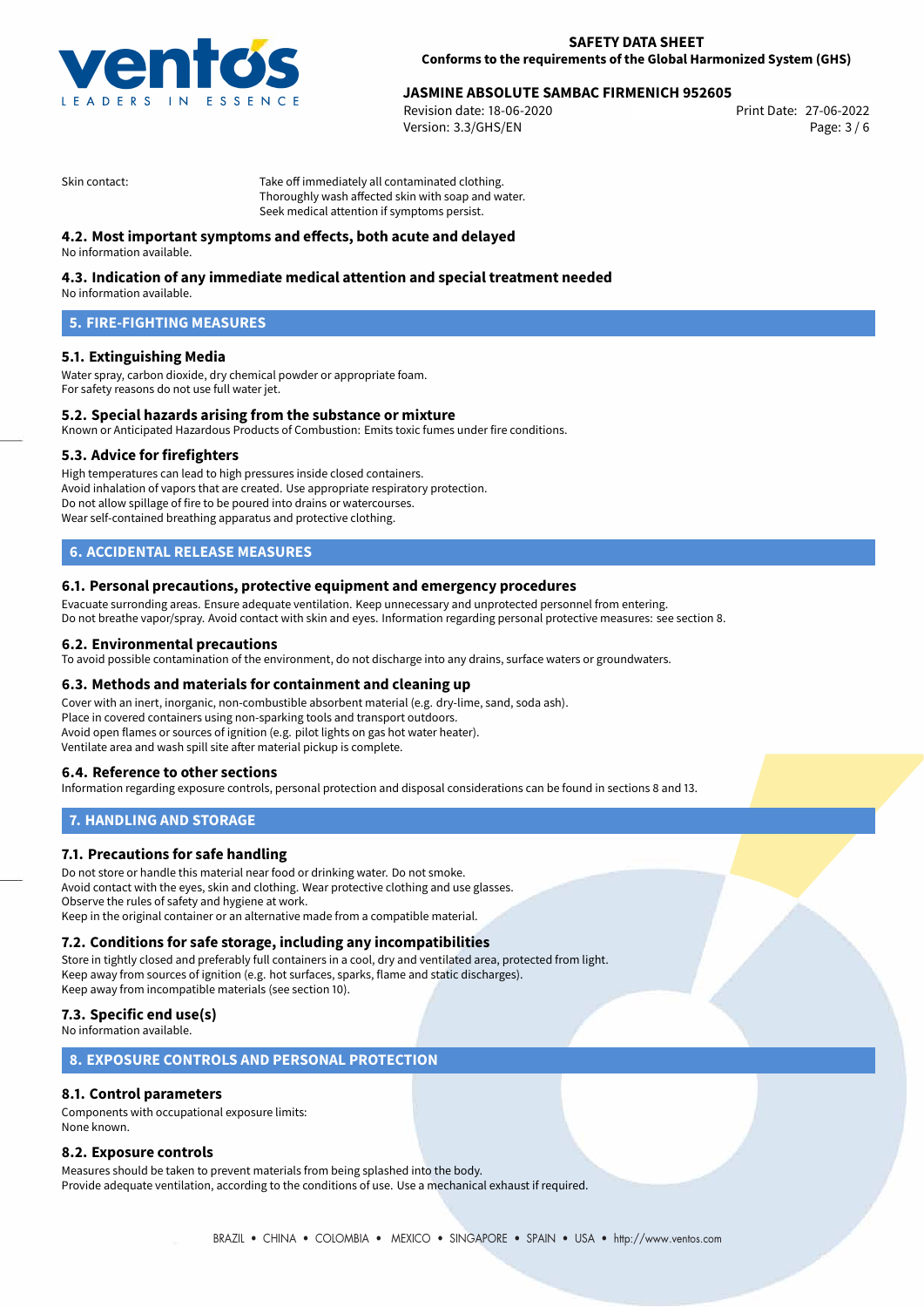

# 27-06-2022 **JASMINE ABSOLUTE SAMBAC FIRMENICH 952605**

Revision date: 18-06-2020 Version: 3.3/GHS/EN Page: 4 / 6

## **8.3. Individual protection measures, such as personal protective equipment**

Eye/Face protection: Chemical safety goggles are recommended. Wash contaminated goggles before reuse. Chemical-resistant gloves are recommended. Wash contaminated gloves before reuse. Body protection: Personal protective equipment for the body should be selected based on the task being performed and the risks involved. Respiratory Protection: In case of insufficient ventilation, use suitable respiratory equipment. Environmental exposure controls: Emissions from ventilation or process equipment should be checked to ensure they comply with environmental protection legislation. In some cases, filters or engineering modifications to the process equipment will be necessary to reduce emissions to acceptable levels.

# **9. PHYSICAL AND CHEMICAL PROPERTIES**

#### **9.1. Information on basic physical and chemical properties**

| Liquid                      |
|-----------------------------|
| Conforms to standard        |
| Conforms to standard        |
| Not determined              |
| Not determined              |
| Not determined              |
| Not determined              |
| 74 °C                       |
| Not determined              |
| Not determined              |
| Not determined              |
| Not determined              |
| Not determined              |
| Not determined              |
| $0,948 - 0,983$ g/mL (20°C) |
| $0,948 - 0,983$ (20°C)      |
| <b>INSOLUBLE IN WATER</b>   |
| SOLUBLE IN ETHANOL          |
| Not determined              |
| Not determined              |
| Not determined              |
| Not determined              |
| Not determined              |
| Not determined              |
| Not determined              |
|                             |

# **10. STABILITY AND REACTIVITY**

#### **10.1. Reactivity**

No hazardous reactions if stored and handled as prescribed/indicated.

## **10.2. Chemical stability**

The product is stable if stored and handled as prescribed/indicated.

#### **10.3. Possibility of hazardous reactions**

No hazardous reactions if stored and handled as prescribed/indicated.

#### **10.4. Conditions to Avoid**

Conditions to Avoid: Excessive heat, flame or other ignition sources.

#### **10.5. Incompatible materials**

Avoid contact with strong acids and bases and oxidizing agents.

#### **10.6. Hazardous decomposition products**

During combustion may form carbon monoxide and unidentified organic compounds.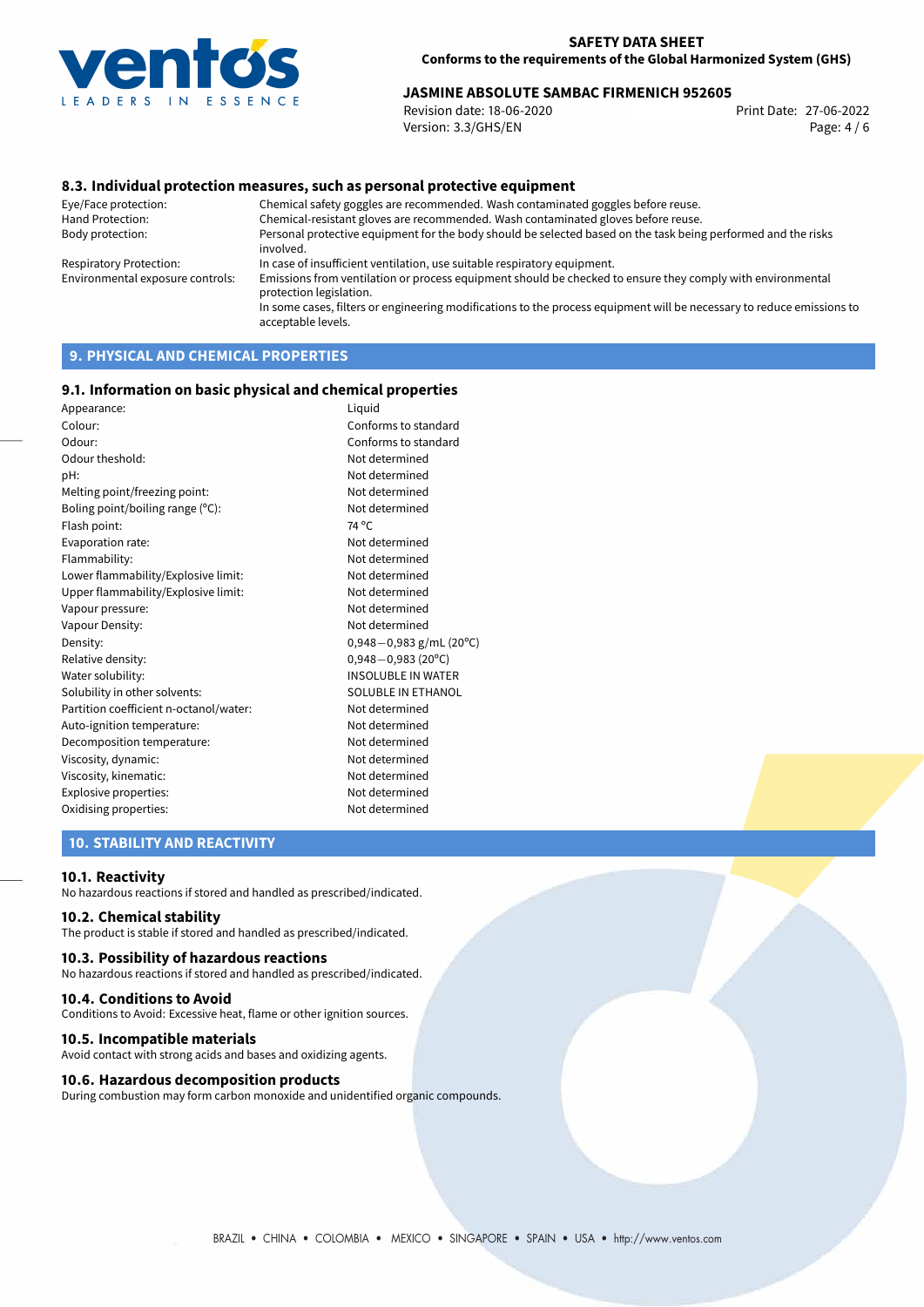

# 27-06-2022 **JASMINE ABSOLUTE SAMBAC FIRMENICH 952605**

Revision date: 18-06-2020 Version: 3.3/GHS/EN Page: 5 / 6

# **11. TOXICOLOGICAL INFORMATION**

| Acute toxicity                           | Toxic if inhaled.                                                         |
|------------------------------------------|---------------------------------------------------------------------------|
|                                          |                                                                           |
| Skin corrosion/irritation                | Causes skin irritation.                                                   |
| Serious eye damage/irritation            | Causes serious eye irritation.                                            |
| <b>Respiratory or skin sensitisation</b> | May cause an allergic skin reaction.                                      |
| Germ cell mutagenicity                   | Based on the data available, the criteria for classification are not met. |
| Carcinogenicity                          | Based on the data available, the criteria for classification are not met. |
| Reproductive toxicity                    | Based on the data available, the criteria for classification are not met. |
| STOT-single exposure                     | Based on the data available, the criteria for classification are not met. |
| <b>STOT-repeated exposure</b>            | Based on the data available, the criteria for classification are not met. |
| <b>Aspiration hazard</b>                 | Based on the data available, the criteria for classification are not met. |

# **12. ECOLOGICAL INFORMATION**

#### **12.1. Toxicity**

**Assessment:** Harmful to aquatic life with long lasting effects. **Experimental/calculated data:** No information available.

# **12.2. Degradability**

No information available.

#### **12.3. Bioaccumulative potential**

No information available.

## **12.4. Soil mobility**

No information available.

# **12.5. Other adverse effects**

See also sections 6, 7, 13 and 15 Do not allow to get into waste water or waterways.

#### **13. DISPOSAL CONSIDERATIONS**

#### **13.1. Waste treatment methods**

Dispose of in accordance with national and local environmental regulations.

# **14. TRANSPORT INFORMATION**

|                                  | <b>ADR/RID/ADN</b>                | <b>IMDG</b>                       | <b>IATA-ICAO</b>                  |
|----------------------------------|-----------------------------------|-----------------------------------|-----------------------------------|
| 14.1. UN Number                  | Not classified as hazardous goods | Not classified as hazardous goods | Not classified as hazardous goods |
| 14.2. UN Proper Shipping Name    | Not applicable                    | Not applicable                    | Not applicable                    |
| 14.3. Transport Hazard Class(es) | Not applicable                    | Not applicable                    | Not applicable                    |
| 14.4. Packing Group              | Not applicable                    | Not applicable                    | Not applicable                    |
| 14.5. Environmental hazards      | No                                | <b>No</b>                         | <b>No</b>                         |
| <b>Additional information</b>    |                                   |                                   |                                   |

#### **14.6 Special precautions for user**

None known

# **14.7. Transport in bulk according to Annex II of MARPOL 73/78 and the IBC Code**

No information available

## **15. REGULATORY INFORMATION**

#### **15.1. Safety, health and environmental regulations/legislation specific for the substance or mixture** No information available

# <span id="page-4-0"></span>**16. OTHER INFORMATION**

**Full text of the R-phrases, hazard statements and precautionary statements mentioned in section 3:**

H226 – Flammable liquid and vapour.